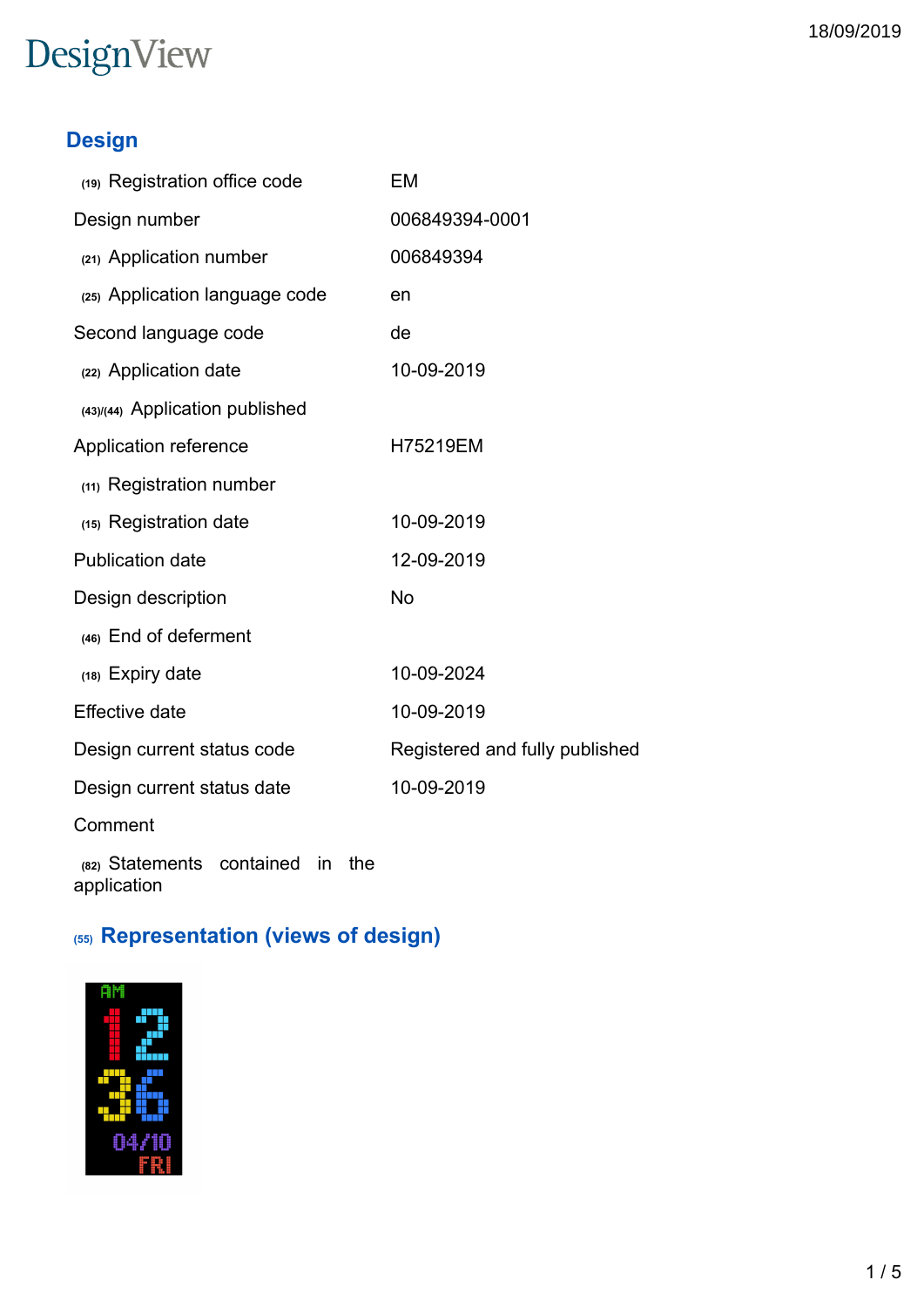

## **Indication of the product and classification**

| Language code | (54) Indication product                                               |  |  |
|---------------|-----------------------------------------------------------------------|--|--|
| bg            | Графични потребителски интерфейси (оформление на<br>компютърен екран) |  |  |
| bg            | Графични потребителски интерфейси (оформление на<br>компютърен екран) |  |  |
| <b>CS</b>     | Grafická uživatelská rozhraní [počítačový software]                   |  |  |
| CS            | Grafická uživatelská rozhraní [počítačový software]                   |  |  |
| da            | Grafiske brugergrænseflader [computerskærmslayout]                    |  |  |
| da            | Grafiske brugergrænseflader [computerskærmslayout]                    |  |  |
| de            | Bildschirmanzeigen                                                    |  |  |
| de            | Bildschirmanzeigen                                                    |  |  |
| el            | Γραφικές διεπαφές χρήστη [διατάξεις οθονών υπολογιστών]               |  |  |
| el            | Γραφικές διεπαφές χρήστη [διατάξεις οθονών υπολογιστών]               |  |  |
| en            | <b>Graphical interfaces</b>                                           |  |  |
| en            | Graphical user interfaces                                             |  |  |
| es            | Interfaces gráficas de usuario [formato de pantalla de<br>ordenador]  |  |  |
| es            | Interfaces gráficas de usuario [formato de pantalla de<br>ordenador]  |  |  |
| et            | Graafilised kasutajaliidesed                                          |  |  |
| et            | Graafilised kasutajaliidesed                                          |  |  |
| fi            | Graafiset käyttöliittymät [tietokoneen näytön ulkoasu]                |  |  |
| fi            | Graafiset käyttöliittymät [tietokoneen näytön ulkoasu]                |  |  |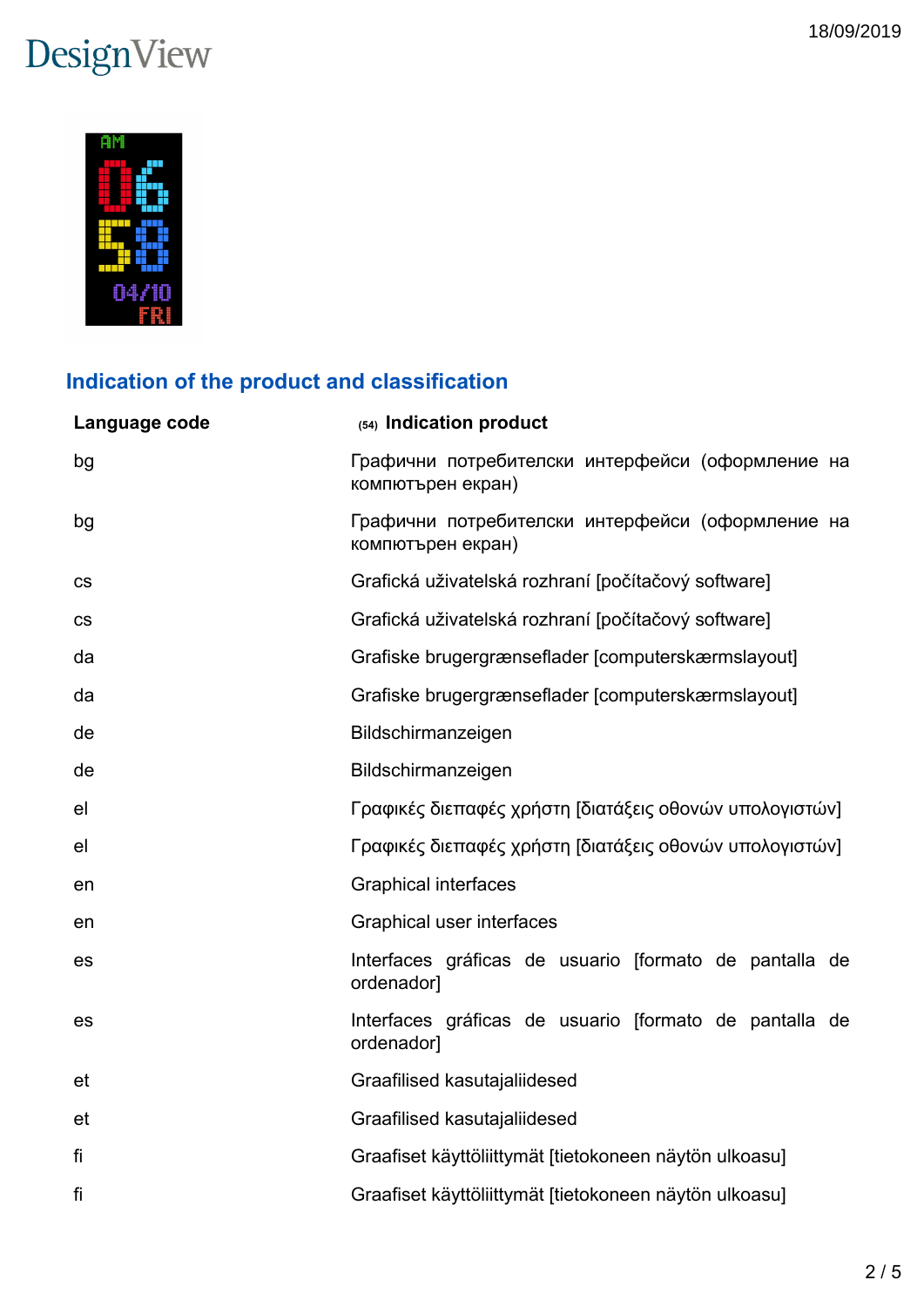| Language code  | (54) Indication product                                                      |
|----------------|------------------------------------------------------------------------------|
| f <sub>r</sub> | Interfaces utilisateurs graphiques [affichage sur écran]<br>d'ordinateur]    |
| fr             | Interfaces utilisateurs graphiques [affichage sur écran<br>d'ordinateur]     |
| hr             | Grafička korisnička sučelja /prikaz na računalnom zaslonu/                   |
| hr             | Grafička korisnička sučelja /prikaz na računalnom zaslonu/                   |
| hu             | Grafikus felhasználói felületek [számítógépes képernyő<br>elrendezése]       |
| hu             | Grafikus felhasználói felületek [számítógépes képernyő<br>elrendezése]       |
| it             | Interfacce grafiche per utenti [visualizzazione di schermi di<br>computer]   |
| it             | Interfacce grafiche per utenti [visualizzazione di schermi di<br>computer]   |
| It             | Grafinės vartotojų sąsajos [kompiuterių ekranų išdėstymas]                   |
| It             | Grafinės vartotojų sąsajos [kompiuterių ekranų išdėstymas]                   |
| Iv             | Grafiskās lietotāju saskarnes [izvietojums datora ekrānā]                    |
| Iv             | Grafiskās lietotāju saskarnes [izvietojums datora ekrānā]                    |
| mt             | Interfacci grafici tal-utenti [tqassim tal-iskrin tal-kompjuter]             |
| mt             | Interfacci grafici tal-utenti [tqassim tal-iskrin tal-kompjuter]             |
| nl             | Grafische gebruikersinterfaces [computerscherm layout]                       |
| nl             | Grafische gebruikersinterfaces [computerscherm layout]                       |
| pl             | Graficzne interfejsy użytkownika [układ ekranu komputera]                    |
| pl             | Graficzne interfejsy użytkownika [układ ekranu komputera]                    |
| pt             | Interfaces gráficas de utilizadores [layouts de monitores de<br>computador]  |
| pt             | Interfaces gráficas de utilizadores [layouts de monitores de<br>computador]  |
| ro             | Interfe#e grafice pentru utilizatori [configura#ii de ecrane de<br>computer] |
| ro             | Interfe#e grafice pentru utilizatori [configura#ii de ecrane de<br>computer] |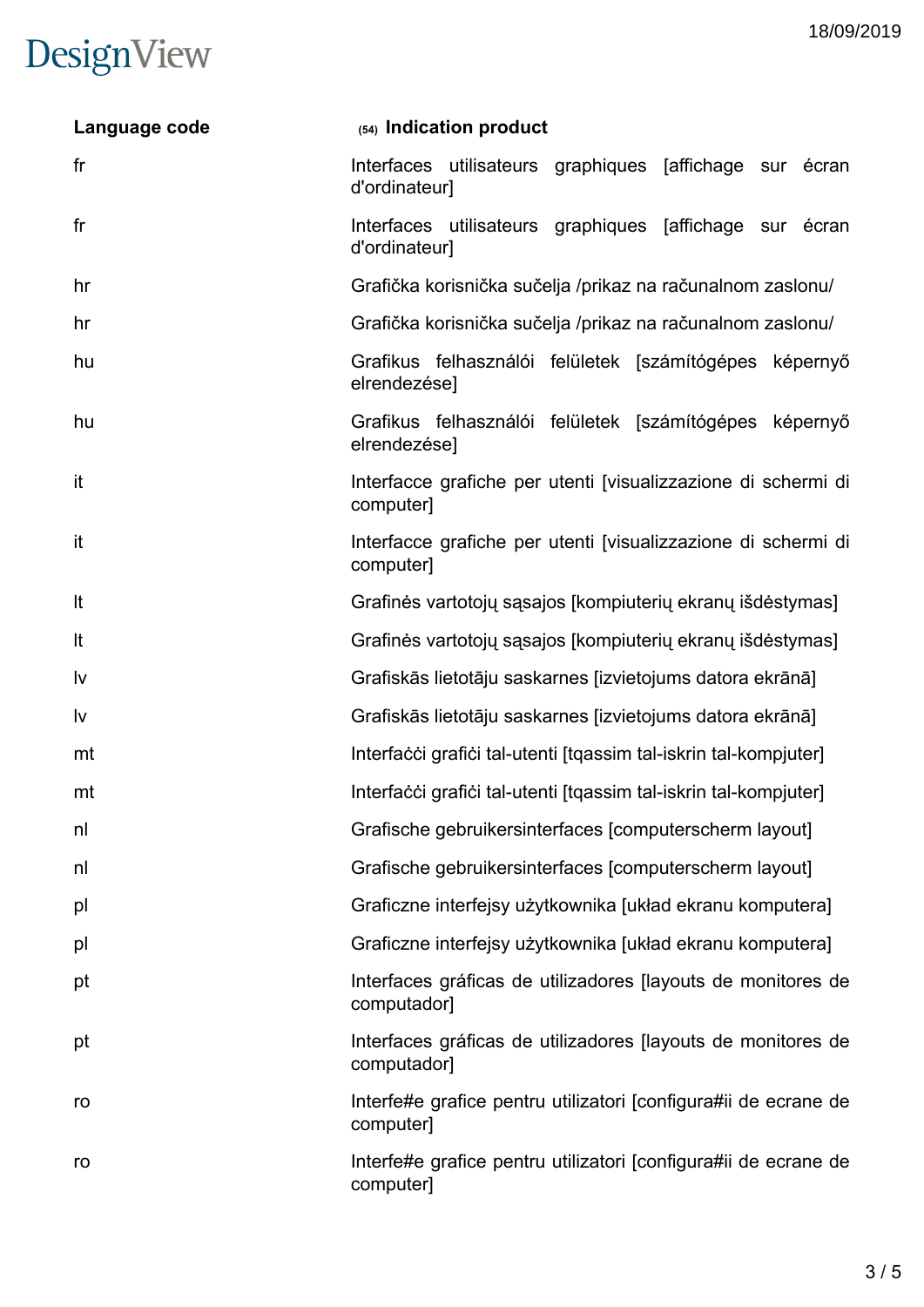| Language code                   | (54) Indication product                                                                                      |  |  |
|---------------------------------|--------------------------------------------------------------------------------------------------------------|--|--|
| sk                              | Grafické užívateľské rozhrania [usporiadanie počítačovej<br>obrazovky]                                       |  |  |
| sk                              | Grafické užívateľské rozhrania [usporiadanie počítačovej<br>obrazovky]                                       |  |  |
| sl                              | Grafični uporabniški vmesniki [razporeditve za računalniške<br>zaslone]                                      |  |  |
| sl                              | Grafični uporabniški vmesniki [razporeditve za računalniške<br>zaslone]                                      |  |  |
| <b>SV</b>                       | Grafiska användargränssnitt [datorskärmlayout]                                                               |  |  |
| <b>SV</b>                       | Grafiska användargränssnitt [datorskärmlayout]                                                               |  |  |
|                                 |                                                                                                              |  |  |
| (51) Locarno classification     | 14.04                                                                                                        |  |  |
| Verbal element text             | AM FRI                                                                                                       |  |  |
| (71)/(73)/(78) Owner            |                                                                                                              |  |  |
| Applicant Identifier            | 162603                                                                                                       |  |  |
| Organization name               | Huawei Technologies Co., Ltd.                                                                                |  |  |
| Applicant legal entity          | <b>Legal Entity</b>                                                                                          |  |  |
| Applicant nationality code      | CN                                                                                                           |  |  |
| Country code                    | <b>CN</b>                                                                                                    |  |  |
| <b>Street</b>                   | Administration Building Huawei Technologies Co., Ltd.<br>Bantian, Longgang District                          |  |  |
| City                            | Shenzhen, Guangdong                                                                                          |  |  |
| Postcode                        | 518129                                                                                                       |  |  |
| (74) Representative             |                                                                                                              |  |  |
| Representative identifier       | 15194                                                                                                        |  |  |
| Last name                       | <b>BOEHMERT</b><br><b>BOEHMERT</b><br>&<br>ANWALTSPARTNERSCHAFT<br><b>MBB</b><br>PATENTANWÄLTE RECHTSANWÄLTE |  |  |
| Representative nationality code | DE                                                                                                           |  |  |
| Country code                    | <b>DE</b>                                                                                                    |  |  |
| <b>Street</b>                   | Kurfürstendamm 185                                                                                           |  |  |